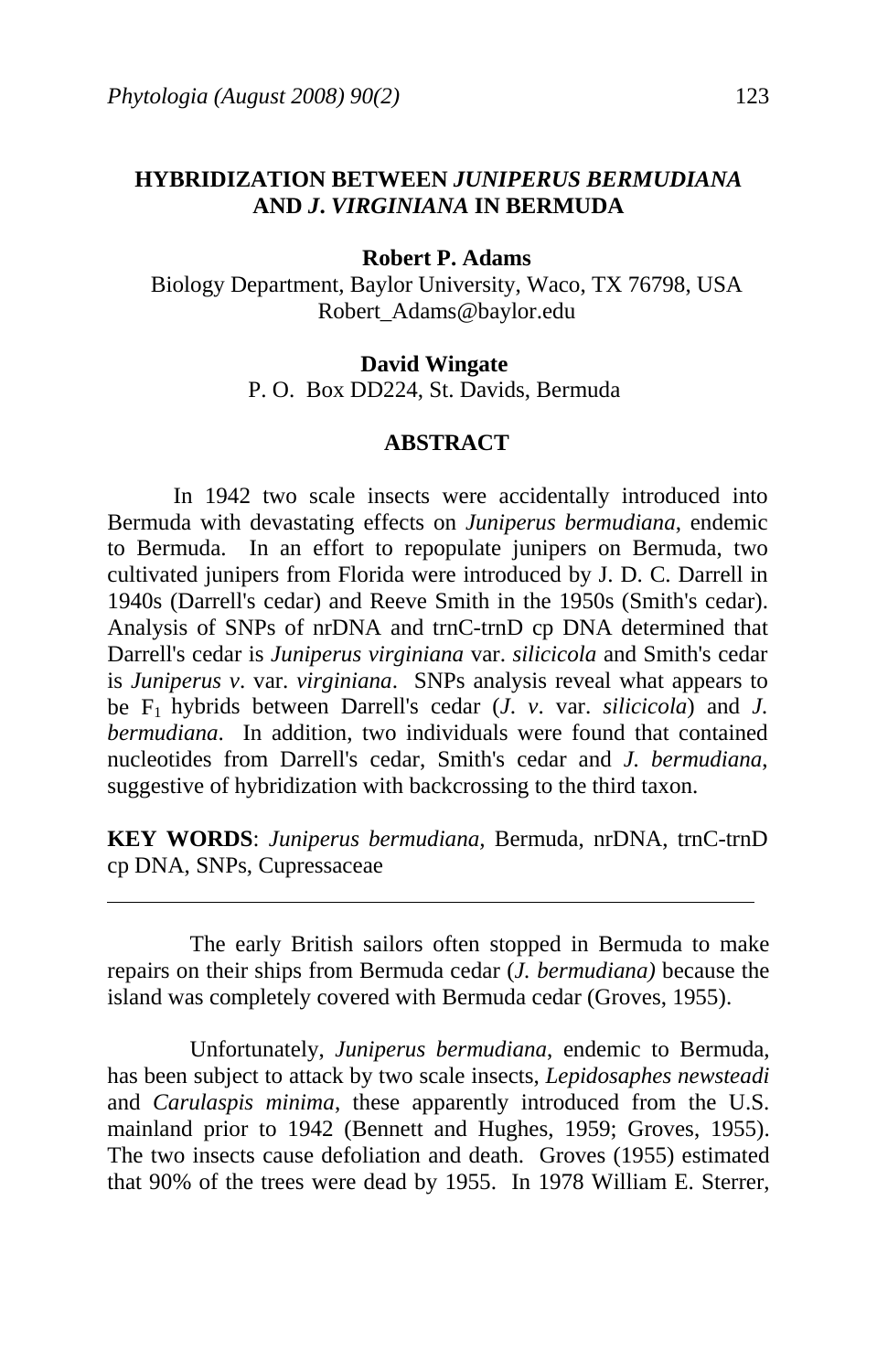Bermuda Biological Station (pers. comm.), estimated that perhaps 99% of the original trees were exterminated.

 Adding to the problem, J. D. C. Darrell obtained a juniper species from the Royal Palms Nursery in Florida in the 1940s and brought it back to Bermuda (Whitney, 1955). It flourished and has been widely planted as an ornamental, or as a replacement for dying Bermuda cedar. It has become known as "Darrell's cedar". The latter is characterized by finer needles and denser foliage than Bermuda cedar. Both *J. bermudiana* and Darrell's cedar shed their pollen in February and March. Darrell's cedar sets seed and appears to be fertile; it also appears to hybridize with Bermuda cedar, given time, and this will likely lead to the complete loss of the Bermuda cedar germplasm. If "Darrell's cedar" came from Florida, it is certainly very closely related to the Bermuda cedar (Adams, 2004) and it is likely interfertile with the Bermuda cedar.

 In a second effort to revive cedars, Reeve Smith brought male juniper(s) into Bermuda in the 1950s (Whitney, 1955). Smith's cedar was thought to be 'Barbados cedars' (*J. barbadensis*). Because Smith's cedar(s) were all males, they had to be reproduced by cuttings.

 The present study was designed to utilize (Single Nucleotide Polymorphisms, SNPs) of nr DNA and trnC-trnD, cp DNA to determine the affinities of Darrell's Smith's cedar and Smith's cedar and to assess hybridization with *J. bermudiana*.

# **MATERIALS AND METHODS**

 Specimens collected: Taxon, acronym, collector number, location: *Juniperus barbadensis* (BA), *Adams 5367-5371;* Petit Piton, St. Lucia, BWI; *Juniperus bermudiana* (BM), *Adams 11080-11082*, Bermuda; *J*. *gracilior* var. *ekmanii* (EK), *Adams 7653-7654*, 3-4 km ne Mare Rouge, Pic la Selle, Haiti; *J*. *g.* var. *gracilior* (GR), *Adams 7664- 7667,* w of Constanza, Dominican Republic; *J. g.* var. *urbaniana* (UR) *Adams 7656-7658,* 4-5 km ne Mare Rouge, Pic la Selle, Haiti; *J. lucayana* (LU): *Adams 5259-5280*, Havana Botanical Garden (seed from Sierra de Nipe), Cuba; *Adams 5281-5282*, Havana Botanical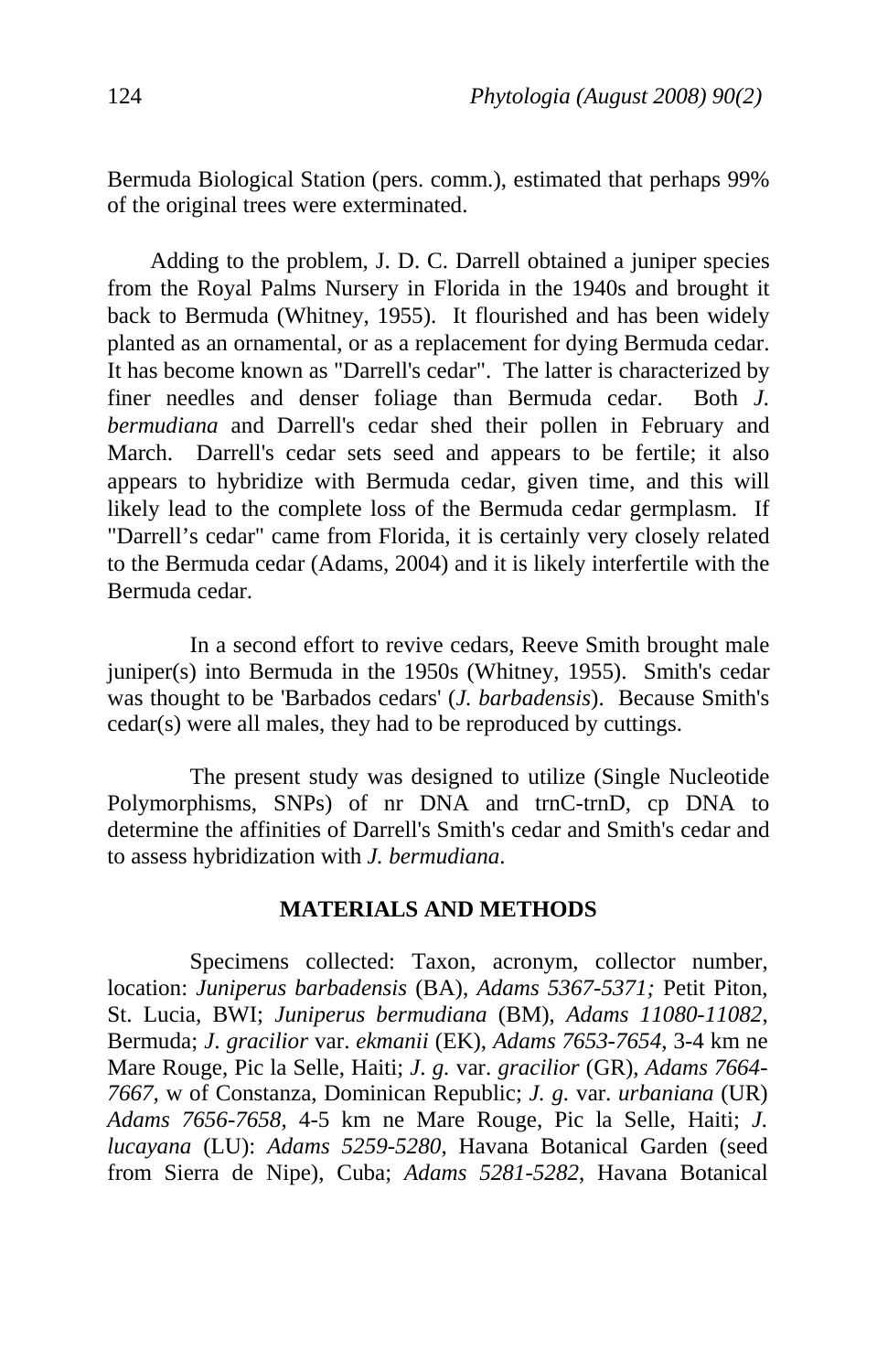Garden (seed from Isle de Pinos), Cuba; *J. saxicola* (SX) *Adams 5284- 5285,* w slope of Pico Turquino, Prov. Granma/Santiago de Cuba boundary, Cuba; *J. virginiana* var. *virginiana* (VG) *Adams 6753-6755*; on I35, Hewitt, TX; *J. v.* var. *silicicola* (SI) *Adams 9186-9188,* Ft. Desoto Park, Mullet Key, Florida. Darrell's Cedar (DC): *Adams 11111-11114*, Bermuda; Smith's Cedar (SC): *Adams 11088-11090*, Bermuda; Putative hybrids: *Adams 11093, 11094, 11101, 11102, 11106, 11107*, Bermuda. Herbarium vouchers for all of the aforementioned collections are deposited at BAYLU.

 One gram (fresh weight) of the foliage was placed in 20 g of activated silica gel and transported to the lab, thence stored at -20 $\degree$  C until the DNA was extracted. DNA was extracted using the Qiagen DNeasy mini kit (Qiagen Inc., Valencia CA).

## **SNPs obtained from DNA sequencing**

 ITS (nrDNA) and trnC-trnD amplifications were performed in 50 µl reactions using 10 ng of genomic DNA, 3 units Qiagen Taq polymerase, 5 µl 10x buffer [final concentration: 50 mM KCl, 10 mM Tris-HCl (pH 9), 0.01% gelatin and 0.1% Triton X-100), 1.75 mM MgCl<sub>2</sub>, 20 µl Q solution (2X final), 400 µM each dNTP, 1.8 µM each primer and 4% (by vol.) DMSO].

```
 Primers (5'-3'):
```
ITS: ITSA = GGA AGG AGA AGT CGT AAC AAG G; ITSB = CTT TTC CTC CGC TTA TTG ATA TG. ITSA and ITSB primers from Blattner (1999).

trnC-trnD: CDFor: CCA GTT CAA ATC TGG GTG TC CDRev: GGG ATT GTA GTT CAA TTG GT

CDFor, CDRev primers from Demesure et al. (1995).

 CD10F: AAA GAG AGG GAT TCG TAT GGA CD3R: AAC GAA GCG AAA ATC AAT CA

CD10F and CD3R primers from Andrea Schwarzbach (pers. comm.).

 The following PCR conditions were used: MJ Research Programmable Thermal Cycler, 30 cycles, 94°C (1 min.), 50°C (2 min.),  $72^{\circ}$ C (2 min.), with a final step of  $72^{\circ}$ C (5 min.). The PCR reaction was subjected to purification by agarose gel electrophoresis (1.5% agarose, 70 v, 55 min.). The nrDNA primers (ITSA, ITSB) produced a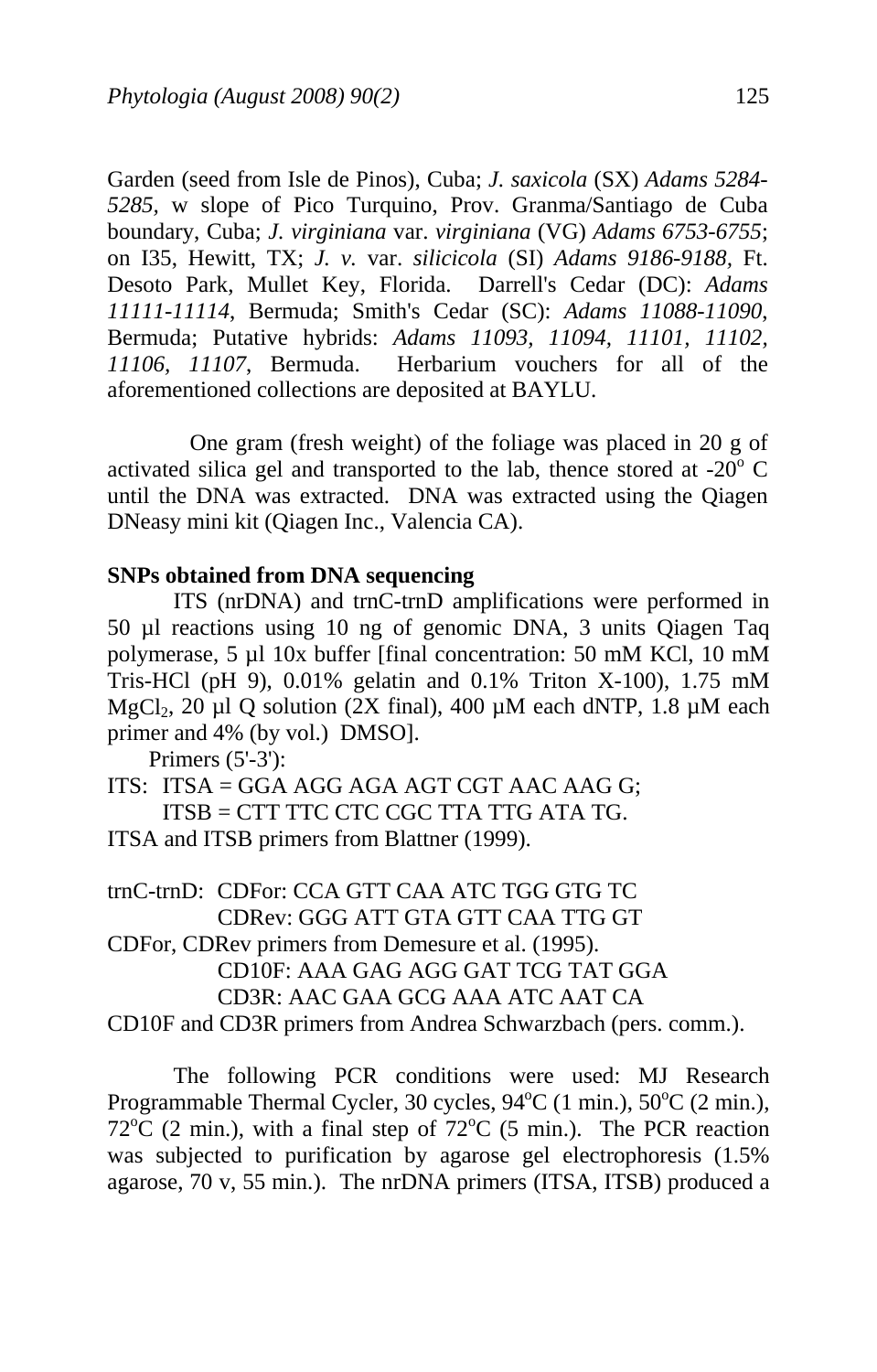band of approx. 1120 bp. The internal trnC-trnD primers, CD10F-CD3R produced a band of approx. 800 bp. In each case the band was excised and purified using a Qiagen QIAquick gel extraction kit.

 The gel-purified DNA band with the appropriate primer was sent to McLab Inc. for sequencing. Sequences for both strands were edited and a consensus sequence was produced using Chromas, version 2.31 (Technelysium Pty Ltd.). Alignments were made using Clustal W and then manually corrected. Indels were coded with a "-" for the first nucleotide and "I" for succeeding nucleotides such that an indel was treated as a single mutation event. Overall sequences have been deposited in GenBank (Schwarzbach et al., in prep.).

### **SNPs analyses**

 Aligned data sets (nrDNA and trnC-trnD) were analyzed by CLEANDNA (Fortran, R. P. Adams) to remove invariant data. Mutational differences were computed by comparing all SNPs, divided by the number of comparisons over all taxa  $(=$  Gower metric, Gower, 1971; Adams, 1975). Principal coordinate analysis was performed by factoring the associational matrix using the formulation of Gower (1966) and Veldman (1967). A minimum spanning network was constructed by selecting the nearest neighbor for each taxon from the pair-wise similarity matrix, then connecting those nearest neighbors as nodes in the network (Adams, 2004).

## **RESULTS AND DISCUSSION**

 Analyses of 1119 bp of nrDNA (ITS) sequences revealed 24 SNPs among the taxa, including a 3 bp deletion in both samples of *J. g*. var. *ekmanii* and a 1 bp insertion in all six samples of *J. v.* var. *virginiana* and *J. v*. var. *silicicola*. PCO of the SNPs resulted in 5 eigenroots that were larger than the average diagonal value. These 5 eigenroots accounted for 42.49, 20.48, 12.98, 8.54 and 5.80% of the variation among the OTUs or a total of 90.21%. From this factor analysis there appear to be 4 majors groups and 2 minor groups. Ordination (Fig. 1) shows four major groups: (*J. virginiana, J. v.* var*. silicicola* and Darrell's cedar), all the Caribbean junipers, *J. bermudiana*, and Smith cedar. The identical vertical bars imply that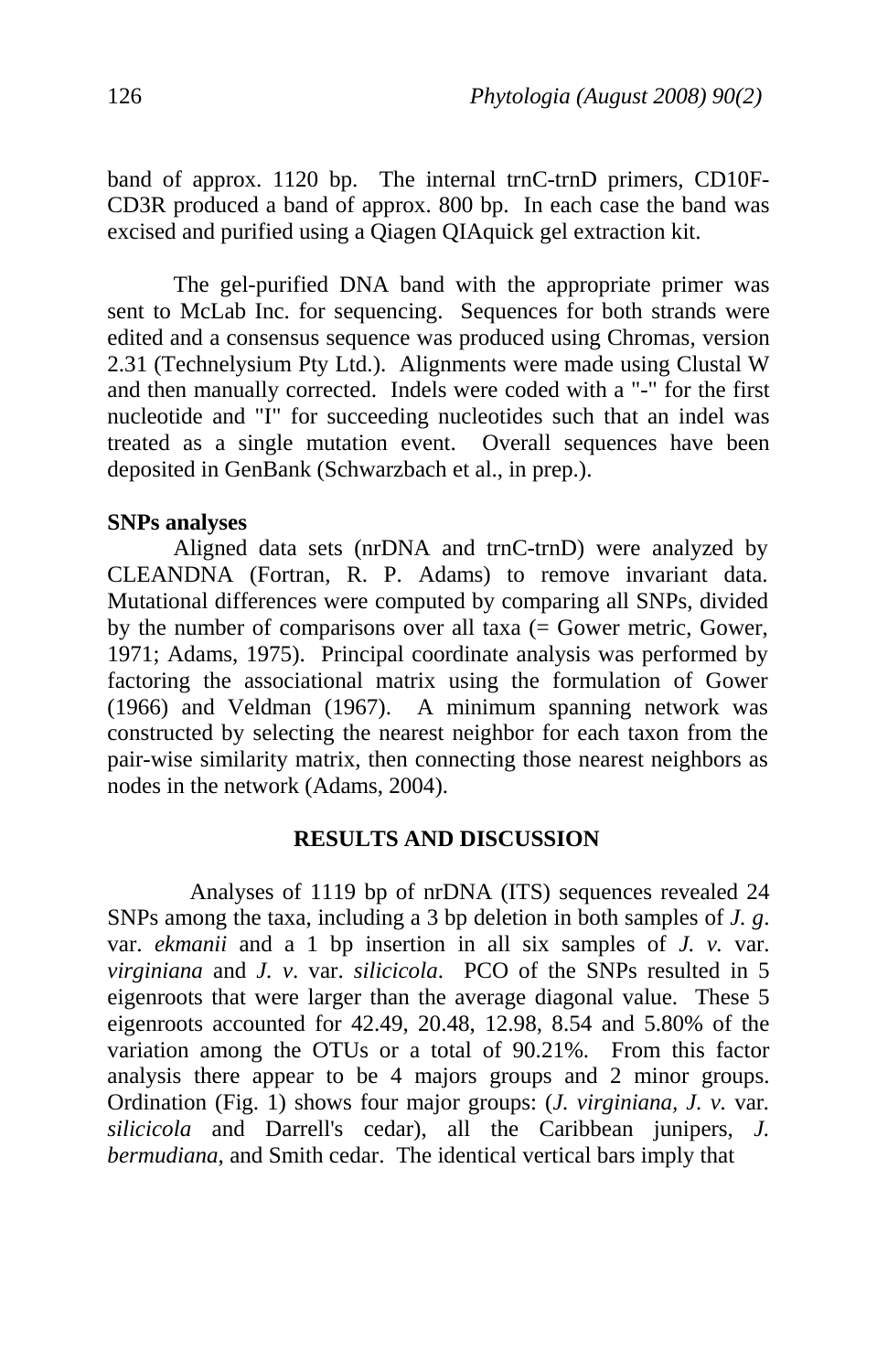

Figure 1. PCO of Caribbean taxa and *J. bermudiana*, Darrell's Cedar and Smith's Cedar. Number next to dashed line is the number of bp differences between groups.

(Fig. 1) there was no variation among these samples. One of the *J. v*. var. *silicicola* samples had a 1 bp difference from other samples of *J. v*. var. *silicicola* and *J. virginiana*. Smith's cedar appears to be a form of *J*. *virginiana* var. *virginiana* or *J. v*. var. *silicicola* based on ITS SNPs.

 Analysis of trnC-trnD, cpDNA revealed 6 SNPs and PCO of these data yielded two eigenroots of 81 and 16%. Figure 2 shows that all the individuals in the analysis had a 553 bp sequence, in contrast to *J. virginiana* and Smith's cedar that both had 798 bp of sequence data.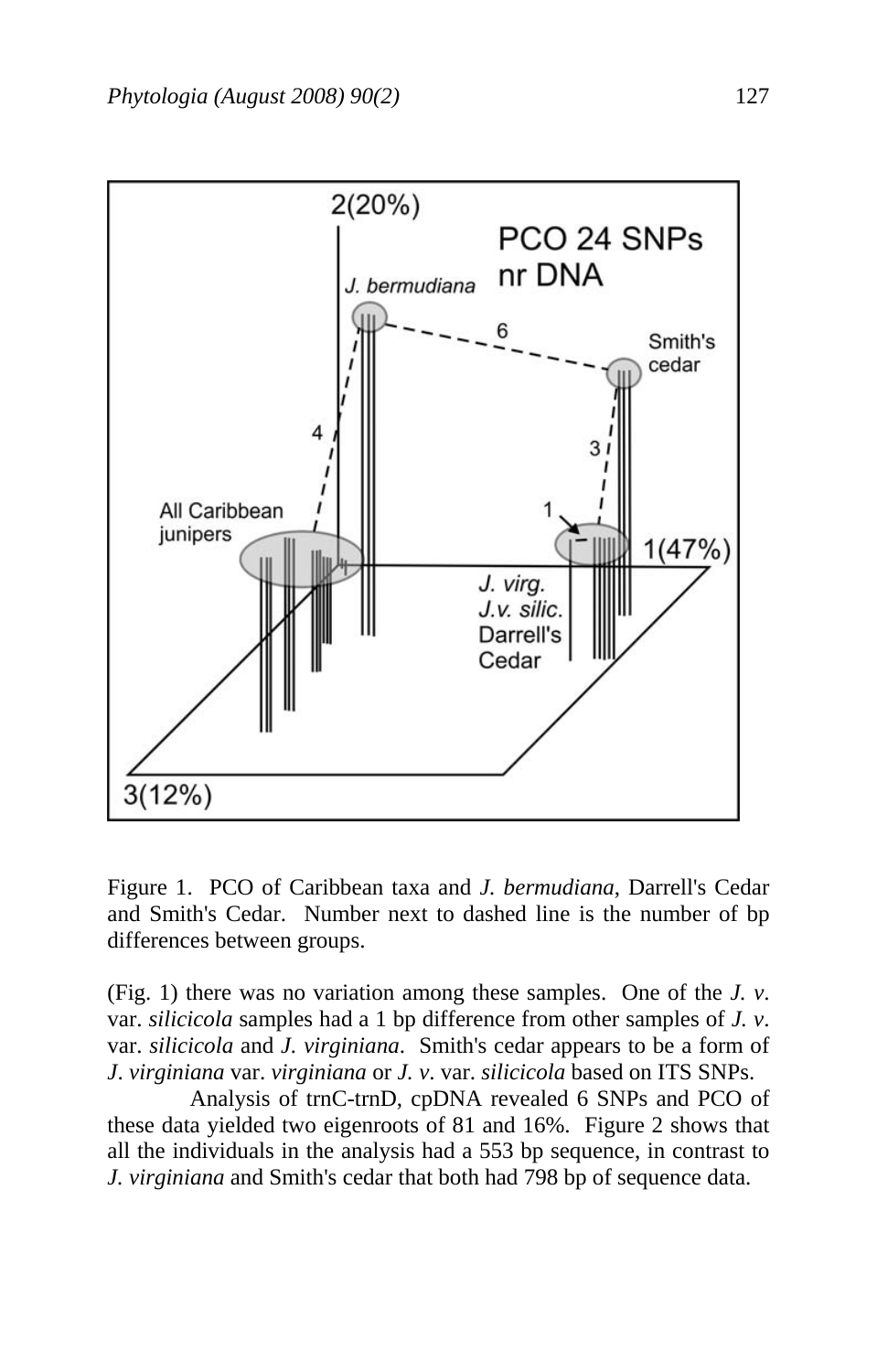

Figure 2. PCO of trnC-trnD SNPs. Numbers next to the dashed lines of the number of SNPs.

 Clearly, Smith's cedar is allied with *J. virginiana* and Darrell's cedar is allied with the Caribbean junipers (including *J. v.* var. *silicicola*).

Figure 3 shows a summary of the ITS and trnC-trnD data. It is clear that Smith's cedar is a form of *J. virginiana* and Darrell's cedar is a form of *J. v*. var. *silicicola*.

 Both Darrell's and Smith's cedars are resistant to the introduced scale leaf insects. This is readily understandable as they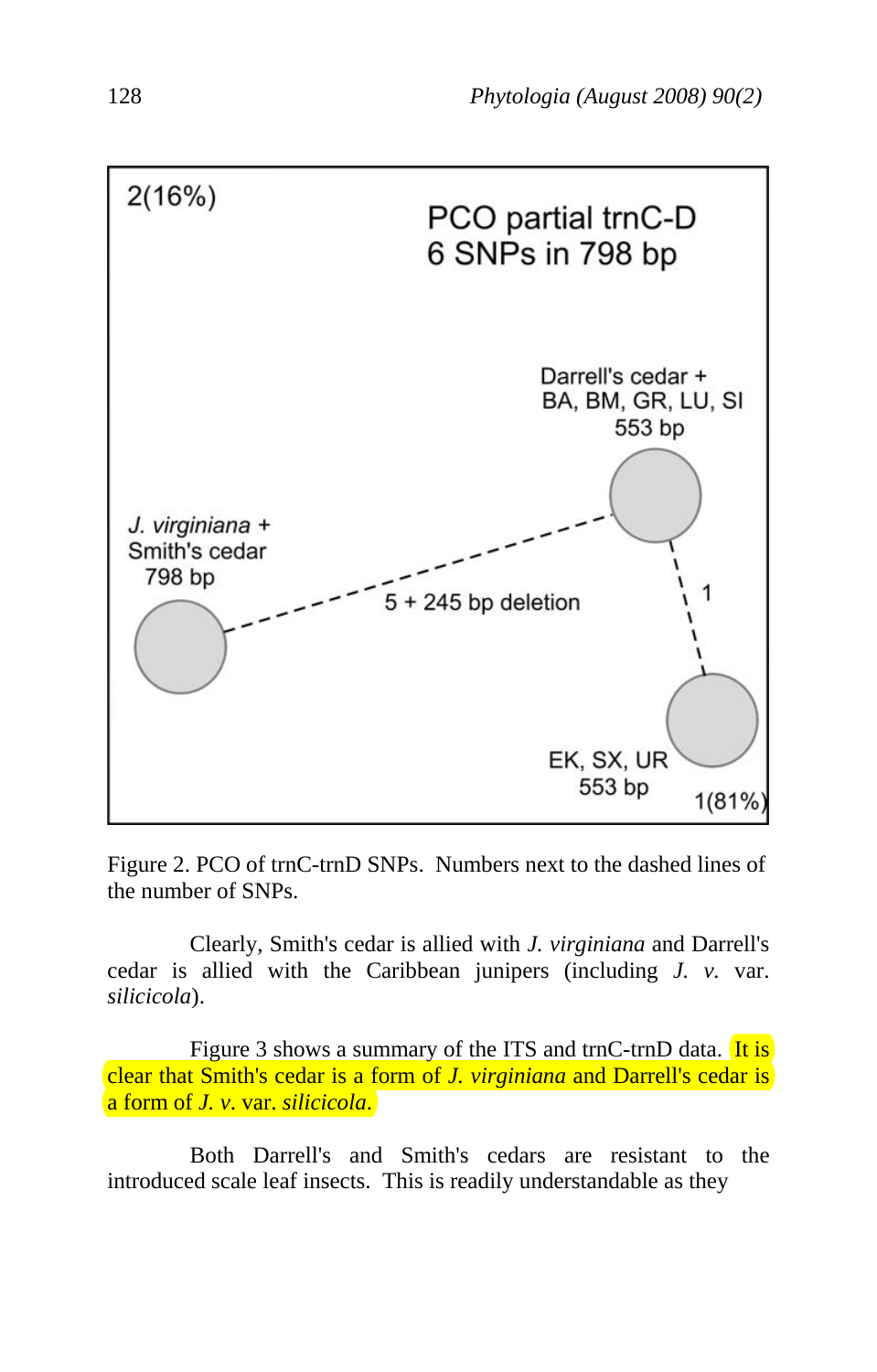

Figure 3. Summary of ITS and trnC-trnD data.

were introduced from the mainland and, as elements of *J. virginiana*, have co-evolved resistance to these scale insects. However, this presents a problem in Bermuda, as Darrell's and Smith's cedars are often planted instead of *J. bermudiana* because they are resistant to scale insects and thus, grow well on Bermuda.

 The second problem is that hybridization between Darrell's, Smith's and Bermuda cedars seems likely. If hybrids are fertile, introgression of *J. virginiana* genes into *J. bermudiana* could occur.

### **HYBRIDIZATION**

 Darrell's cedar has finer foliage, leaves in threes, and is more bushy (less of a central axis) than *J. bermudiana*. Several trees were sampled that appeared to be morphologically intermediate between Darrell's cedar and *J. bermudiana*. Table 1 shows that plants 11101,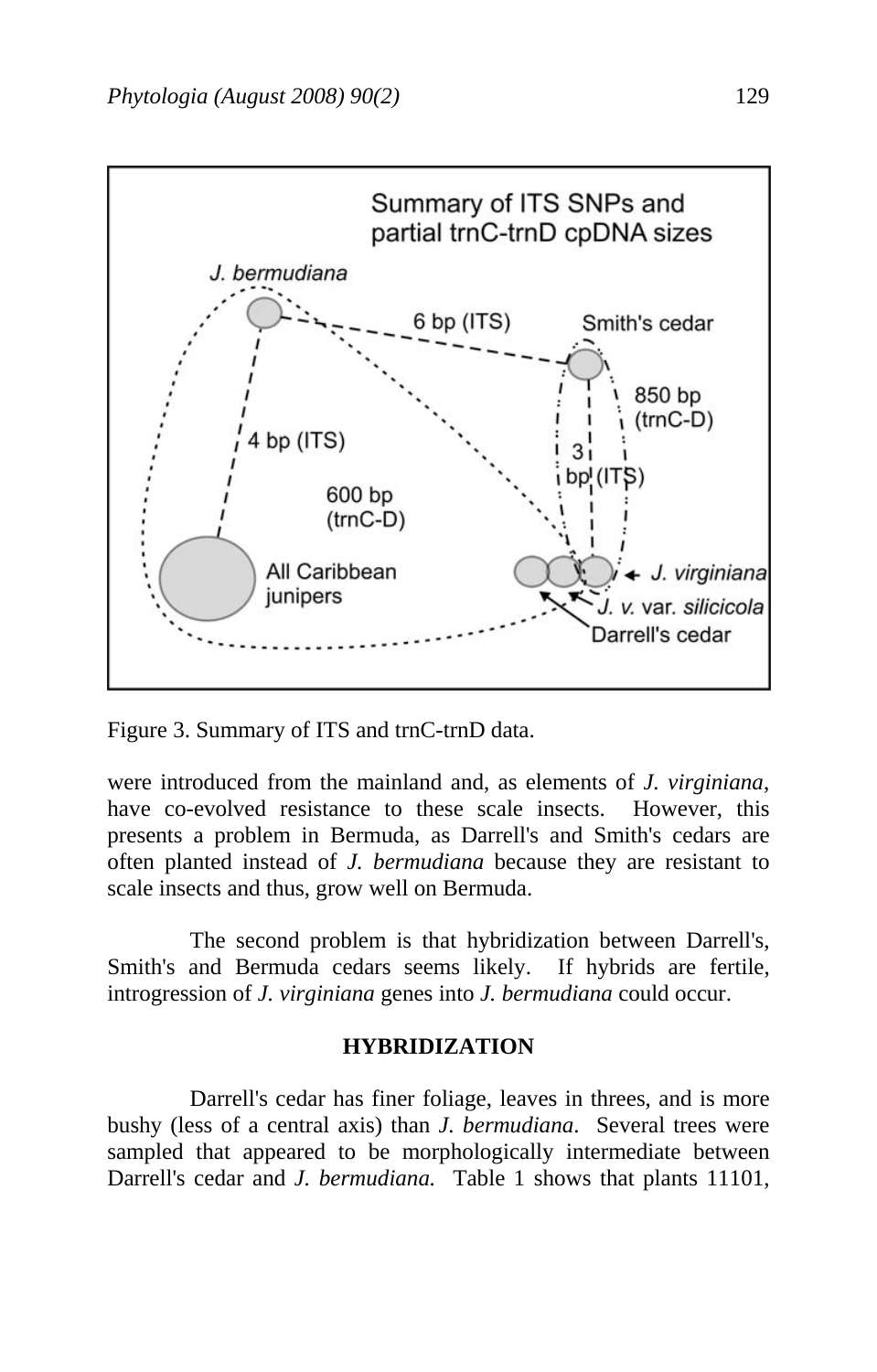11102 and 11107 (Tivoli North) appear to be hybrids between *J. bermudiana* and Darrell's cedar. Plants 11093 and 11094 that were growing about 100 m from a row of male, Smith's cedars, each have the cpDNA (trnC-trnD, 850 bp) of Smith's cedars, but they also have nuclear DNA markers from *J. bermudiana* (79 C; 332 deletion; 589 A; 699 T; 944 A and 1059 T) and from Darrell's cedar (121 G; 441 T). Darrell's cedar has been planted in the vicinity, so it appears that the plants may be hybrids backcrossed to Darrell's cedar.

 Plant 11106 (Aileen Morrison's house) is nearly pure *J. bermudiana*, but it appears that it may have some DNA markers of Darrell's cedar (note the small amounts of several nucleotides typical of Darrell's cedar, Table 1). Because nrDNA is composed of thousands of copies, it might take many generations of concerted evolution to remove these polymorphisms.

Table 1. Comparisons of SNPs from ITS and trnC-trnD fragment lengths for putative hybrids with *J. bermudiana*, Darrell's cedar (DC), Smith's cedar (SC), *J*. *virginiana*, and *J. v.* var. *silicicola*.

| ITS position     |           |               |             |              |               |               |     |                         |                   |  |                         |
|------------------|-----------|---------------|-------------|--------------|---------------|---------------|-----|-------------------------|-------------------|--|-------------------------|
| taxon/sample     | 79        | 121           | 332         | 441          | 589           | 699           | 944 |                         | $1059$ trnC-D(bp) |  | Classification          |
| J. bermudiana    | $\subset$ | $\mathcal{C}$ |             | $\mathsf{C}$ | А             | т             | А   | т                       | 600               |  | J. bermudiana           |
| Darrell's Cedar  | Т         | G             | G           | т            | C             | C             | G   | A                       | 600               |  | J. v. var. silicicola   |
| Smith's Cedar    | т         | C             | G           | C            | C             | C             | G   | А                       | 850               |  | J. v. var. virginiana   |
| J. virginiana    | T         | G             | G           | G            | $\mathcal{C}$ | $\mathcal{C}$ | G   | A                       | 850               |  | J. virginiana           |
| J. v. silicicola | т         | G             | G           | G/C          | $\mathcal{C}$ | C/T           | G   | A                       | 600               |  | J. v. var. silicicola   |
| 11093            |           | C/G           | $G/-$       | C/T          |               |               |     | $A/C$ $C/T$ $A/G$ $A/T$ | 850               |  | J. berm. $x$ DC $x$ SC? |
| 11094            |           |               | $C/G$ $G$ . |              |               |               |     | $CT$ A/C $CT$ A/G A/T   | 850               |  | J. berm. x DC x SC?     |
| 11101            |           | C/G           | $G/-$       | C/T          |               | $A/C$ $C/T$   |     | $A/G$ $A/T$             | 600               |  | J. berm. x Darrell's    |
| 11102            |           | C/G           | $G/-$       | C/T          |               | $A/C$ $C/T$   |     | $A/G$ $A/T$             | 600               |  | J. berm. x Darrell's    |
| 11107            |           | C/G           | $G/$ -      |              |               |               |     | $C/T$ A/C $C/T$ A/G A/T | 600               |  | J. berm. x Darrell's    |
| 11106            |           |               |             |              | $C(T)^* A$    |               |     | T(C) A(T) T(A)          | 600               |  | J. berm backcrossed     |
|                  |           |               |             |              |               |               |     |                         |                   |  | to DC?                  |

\*base in () was a small peak, less than 20% the height of the parent peak.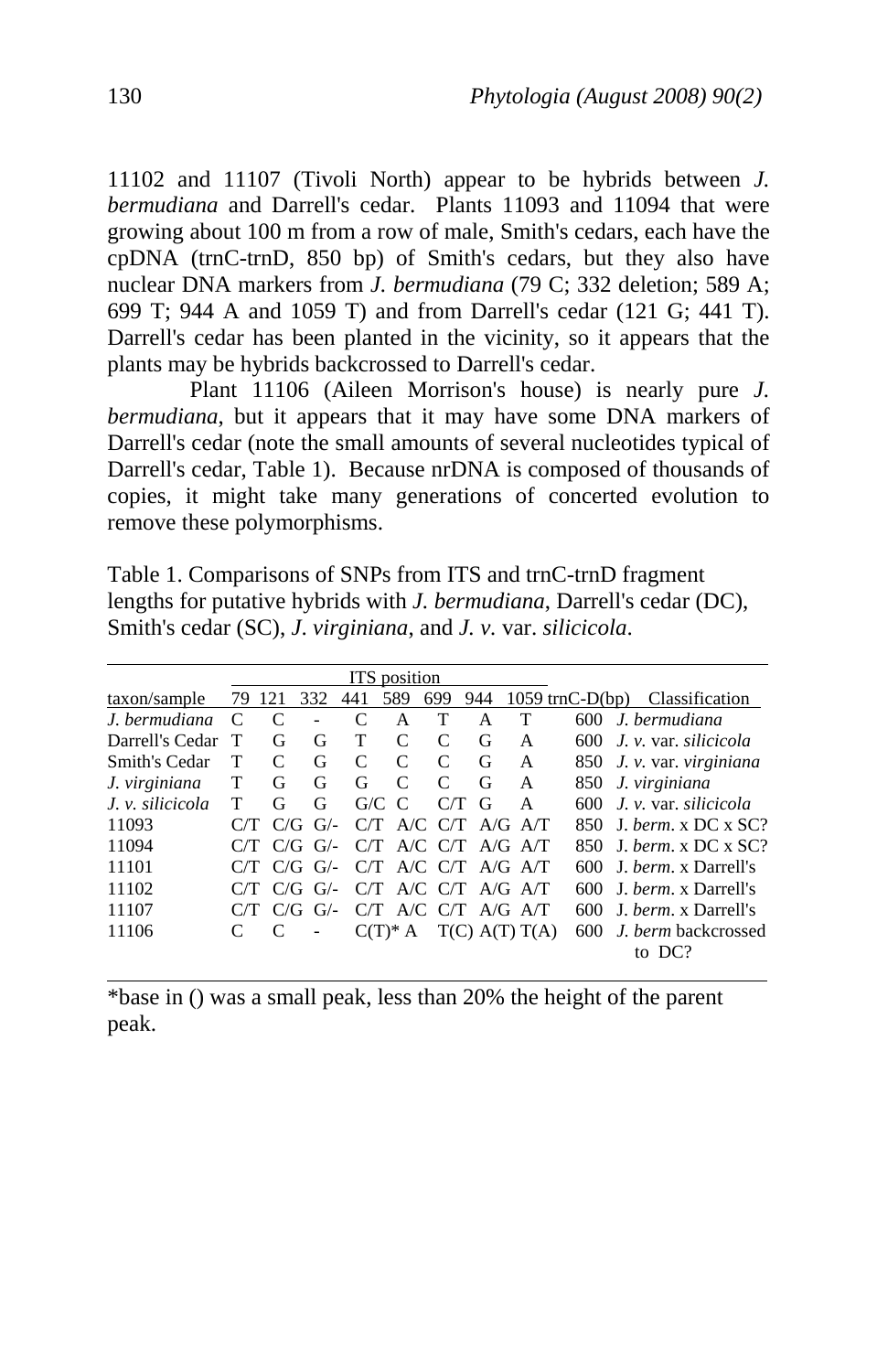

Devonshire Church cemetery, planted along Cedar Ave.,<br>Bermuda, Adams 11080 Hamilton, Bermuda. Bermuda, *Adams 11080* 



Old *J. bermudiana* tree at Darrell's cedar (*J. v.* var*. silicicola*) cf *Adams 11112-11114*.



cf *Adams 11088-11092*. cf. *Adams 11101*.



Smith's cedar, *J. virginiana*. Putative hybrid of *J. bermudiana* x at Ms. Nea Smith's house. Darrell's cedar *(J. v*. var. *silicicola*),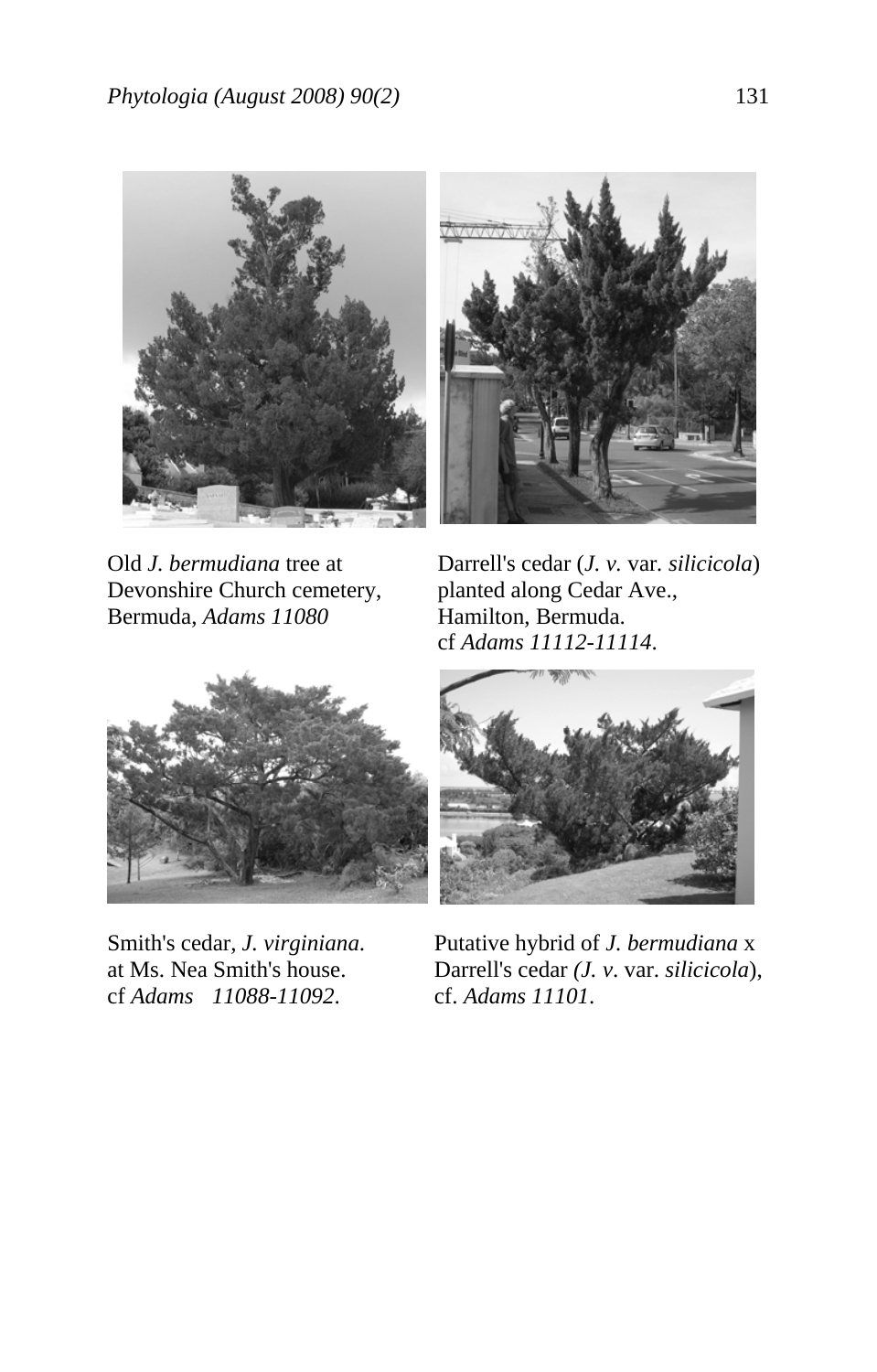Trees at Aileen Morrison's house.

Left: *J. bermudiana*, putative backcross with Darrell's cedar. *Adams 11106*

Right: young *J. bermudiana* tree. This tree appears to be showing disease symptoms. Note loss of foliage at the top.



Planted trees along Cedar Ave., Hamilton, Bermuda.

> Foreground: diseased *J. bermudiana* tree. Note the loss of foliage on the upper branches.

Background: healthy Darrell's cedar (*J. v*. var. *silicicola*)



 As old diseased *J. bermudiana* trees died on Cedar Ave., Hamilton, Bermuda, they have often been replaced with Darrell's cedar. Darrell's cedar grows very well as it is resistant scale insects that it coevolved with on the United States mainland.